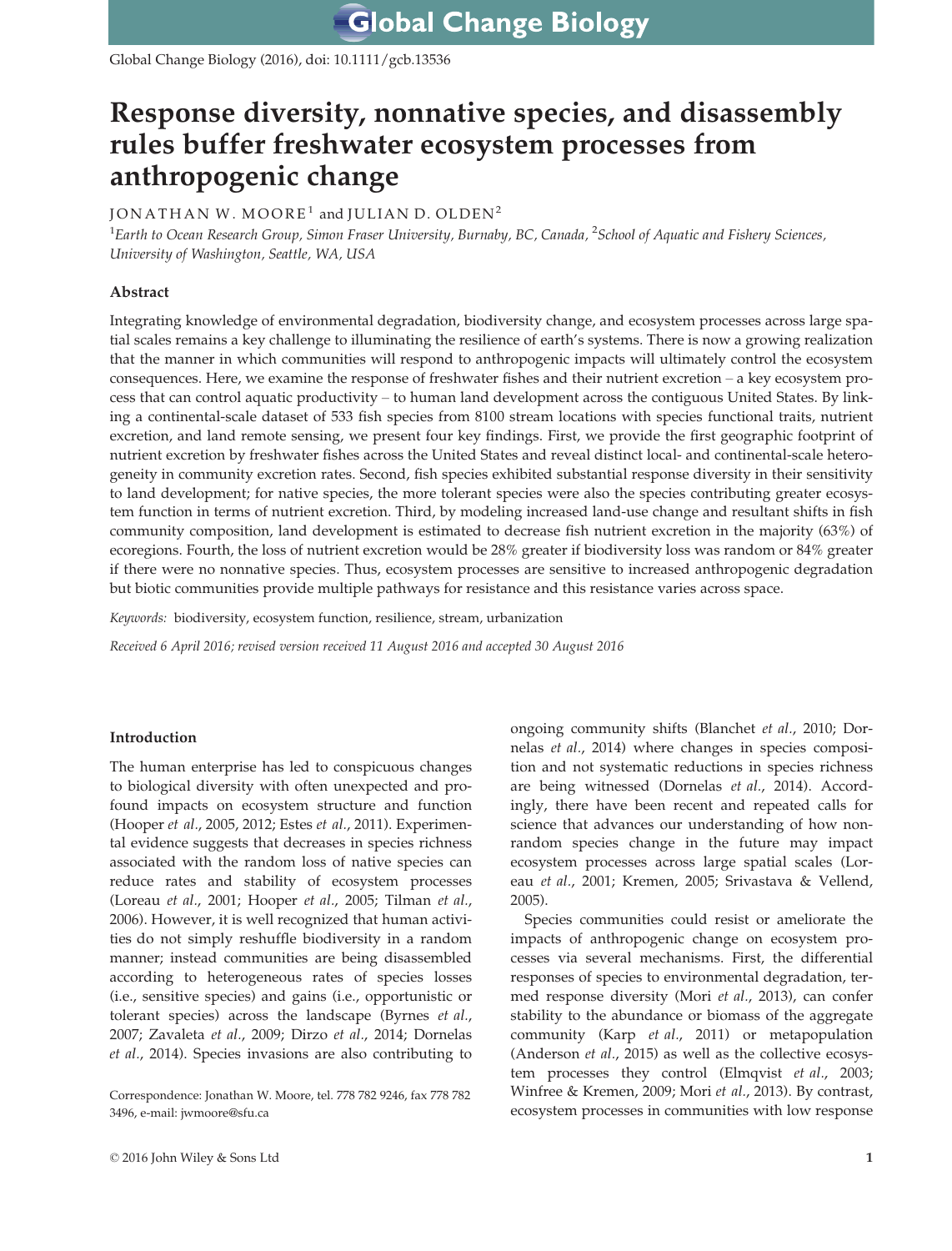diversity and limited redundancy may decline precipitously with degradation. Through contributing to this response diversity, nonnative species likely play an important, yet underappreciated and rarely quantified role in maintaining ecosystem processes in the face of environmental change (Schlaepfer et al., 2011; Bertness & Coverdale, 2013; Lagrue et al., 2014; Twardochleb & Olden, 2016). Second, disassembly rules describing the relationship between the sensitivity of a species (response) and its contribution to ecosystem function (effect) can control the resistance of ecosystems to environmental change (Solan et al., 2004; Bunker et al., 2005; Gross & Cardinale, 2005; McIntyre et al., 2007; Zavaleta et al., 2009). For example, large-bodied dung beetles and bees are the most sensitive to habitat fragmentation yet concurrently are the most efficient processors and pollinators, suggesting that small biodiversity changes may translate into large decreases in ecosystem function (Larsen et al., 2005). Accordingly, disassembly rules shed insight on the linkages between response diversity and ecosystem effect.

Freshwater ecosystems are strongly influenced by the animals that inhabit them, such as through the process of nutrient recycling via fish excretion (Vanni, 2002; Capps et al., 2015). Nutrient excretion by fishes can transform nitrogen (N) and phosphorus (P) that are sequestered in the organic matter of prey and then, through excretion, mobilize the nutrients and make them available for uptake by primary producers (Vanni, 2002). Fish excretion is often a large component of N and P budgets in freshwater environments, stimulate primary production by elevating local nutrient levels, and even create biogeochemical hotspots where nutrient release by fish exceeds uptake by other organisms (McIntyre et al., 2008; Small et al., 2011). In some circumstances, nutrient recycling by fish can have larger impacts on food webs than their trophic impacts (Leroux & Loreau, 2010). Recent syntheses of fish excretion studies have revealed that traits describing body size and trophic (or feeding) guild largely control species-specific excretion rates (Sereda et al., 2008; Sereda & Hudson, 2011). Similarly, body size is an important response trait linked to environmental change; fish body size is a strong predictor of extinction risk (Olden et al., 2007), and size-biased changes in fish assemblages have been attributed to nonnative species (Blanchet et al., 2010). Given these linkages, community structure, both in terms of native and nonnative species, may strongly influence the response of ecosystems to environmental degradation.

Here, we present a broad-scale investigation of whether fish community structure buffers freshwater ecosystem processes, specifically nutrient recycling, from environmental change associated with human activities. We focus on land degradation associated with urban land development because it is a leading driver of freshwater ecosystem change that decreases water quality, alters hydrologic regimes and physical habitat, and causes shifts in biological communities (Paul & Meyer, 2001; Allan, 2004; Vörösmarty et al., 2010). Our study integrates an extensive database on hundreds of fish species from thousands of streams from across the United States to existing information on ecological traits, excretion rates, and anthropogenic land degradation to address the following three questions. First, what is the geographic footprint of fish nutrient excretion across the contiguous United States? Second, what is the linkage between native and nonnative species sensitivity to human land use and their ecosystem role with respect to nutrient excretion? Third, what are the contributions of nonnative species and disassembly rules in defining ecosystem resistance to land degradation? By addressing these questions, our study sheds novel insight into how human land development influences ecosystem processes through biodiversity shifts across continental scales, and how species communities comprised of both native and nonnative fishes may modulate these outcomes.

## Materials and methods

#### Fish community database

We compiled a comprehensive database of 8100 fish surveys (representing 533 species) from stream and river ecosystems across the contiguous United States from a variety of standardized sources that included the national and regional EPA Environmental Monitoring and Assessment Programs, the USGS National Water Quality Assessment Program, numerous state agency biomonitoring programs, and large-scale sampling efforts by other organizations and researchers (see Appendix S2). The database included survey sites that were either selected using a systematic, randomized approach or were synoptic in scope and sampled sites from a broad range of stream types and sizes during the period 1990–2012, thus providing an accurate national-scale representation of present-day fish communities. Fish sampling methods for all sources included standardized electrofishing and seining of defined stream length during the Northern Hemisphere spring or fall months, and the identification and enumeration of all captured individuals allowed for robust estimates of species density. We determined native and nonnative (both domestic and foreign introductions) status for all species at each site according to the United States Geological Society (USGS) Nonindigenous Aquatic Species Database (2012). We also compiled information on developed land use and other important environmental factors for each of the 8100 stream sites. Percent of the local contributing watershed in developed land use (summed across low-, medium-, and high-intensity categories) was calculated according to the National Land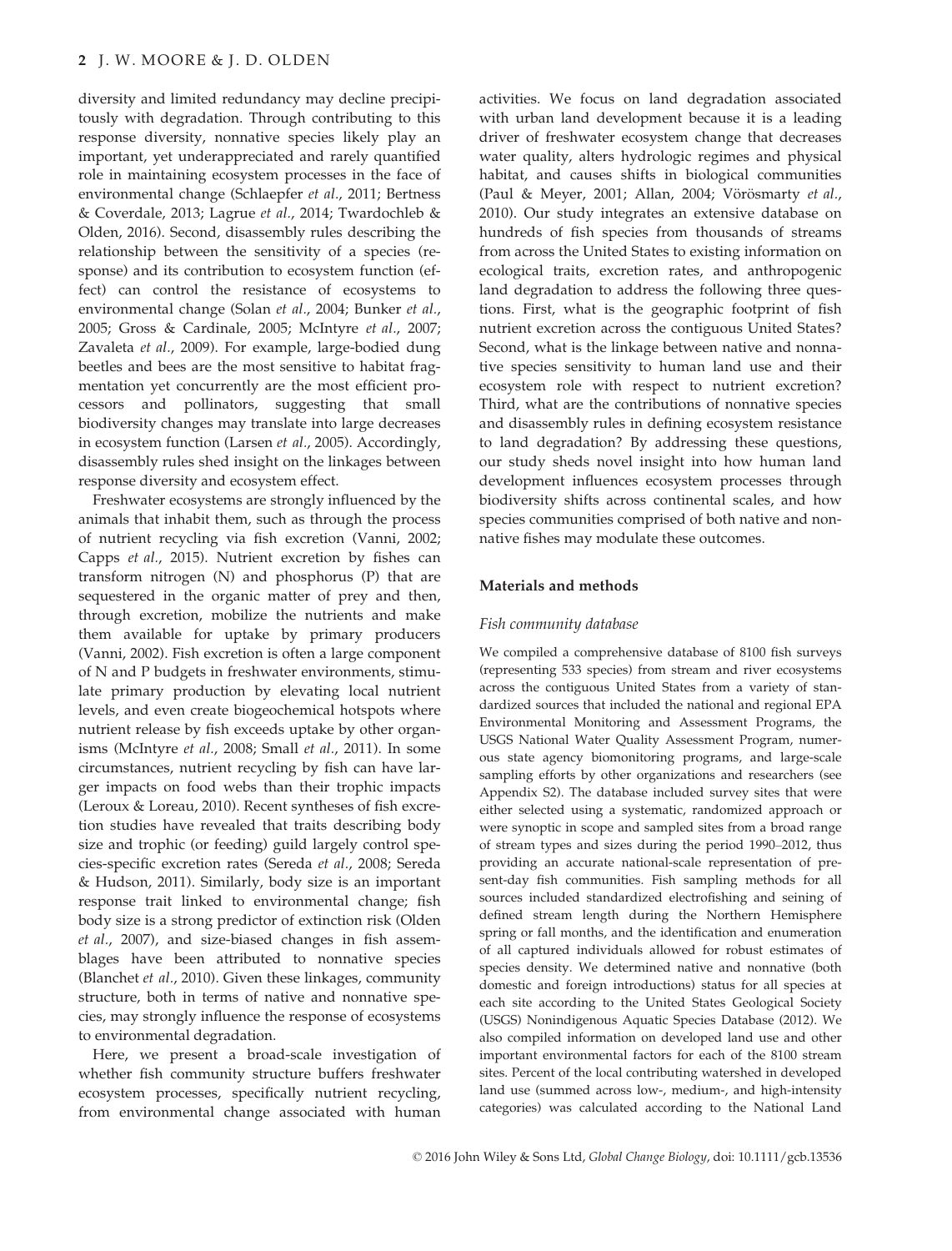Cover Database referenced to 2006 (which represents the average year the fish surveys were conducted). Accordingly, land development included urban and suburban development, but not agricultural practices. In addition, we compiled strahler stream order, mean annual discharge, elevation (m), mean annual air temperature (°C), and mean annual precipitation (mm) (see Appendices S1 and S2) for each site, which represent well-known surrogates for habitat size, productivity, and predictors of fish communities (Jackson et al., 2001). See Appendix S2 for more details.

#### Predicting nutrient excretion

We quantified patterns of stream fish nutrient excretion at local and continental scales by estimating nutrient excretion by individual fish species and fish communities at each of the 8100 sites. The per-capita excretion (µg  $h^{-1}$  individual $^{-1}$ ) of species j was calculated as

$$
E_j = 10^{b+a\log_{10}M_j}
$$

where  $M$  is the mass of species  $j$ , and  $a$  and  $b$  are empirically estimated parameters that differ for N and P and for the detritivore and nondetrivitore trophic guilds (Sereda et al., 2008). These parameters were obtained from a previous meta-analysis that found strong empirical relationships  $(R^2 > 0.87)$  for individual fish excretion rates (ug h<sup>-1</sup> individual $^{-1}$ ) of total dissolved N and P as a function of log wet mass and trophic guild (Sereda et al., 2008). We classified fish species as detritivores or nondetritivores following a recent compilation of traits of North American freshwater fishes (Mims et al., 2010). Species classifications can be found in the previously published trait database (Mims et al., 2010). Rarely did the fish surveys include values of fish size, thus we used species-specific length at maturation data for fish species (Mims et al., 2010) and converted these lengths to masses based on species- or genus-specific published length–weight scaling relationships (Froese & Pauly, 2011).

We calculated the community-level aggregate excretion rate (µg  $h^{-1}$  site<sup>-1</sup>) at each sampling reach as the sum, across all S species present, of the products of the per-capita excretion and the abundance of species j:

$$
E_c = \sum_{j=1}^S E_j n_j
$$

Abundances of each species at each site  $(n_i)$  were obtained from the fish survey data (see Appendix S2).

These estimates of community- and species-level nutrient excretion should be viewed as approximations of relative nutrient excretion rather than precise quantifications. Specifically, nutrient excretion rates are based on species-level size traits rather than observed individual size measurements. However, average length within fish species has been found to not systematically vary as a function of anthropogenic disturbance (Murphy et al., 2013), suggesting that this approach would not generate systematically biased estimates of fish nutrient excretion across gradients of land development. Regardless, this approach is necessary in providing quantitative predictions of fish nutrient excretion given that fish were not consistently measured across the large datasets we integrated. Furthermore, given that fish surveys represent a single snapshot in time, it is likely that fish nutrient excretion rates vary across time (although all surveys were conducted primarily in spring or fall). This type of approach, linking observed fish communities to nutrient excretion rates to predict aggregate nutrient excretion, has previously been used on smaller scales to highlight fine-scale heterogeneity in fish nutrient excretion (i.e., for <50 channel units within a single river (McIntyre et al., 2008)). We quantified relationships between site fish species richness, total abundance, and community P excretion using linear models, log-transforming both response and predictor variables to improve normality. We focus on P given that it is often the key limiting nutrient in fresh waters (Schindler, 2006), but the results are qualitatively similar for N (see Appendix S1).

# Quantifying sensitivity to land development and response diversity

We quantified the sensitivity of freshwater fishes to land-use change to determine possible response diversity across species. For each fish species, we quantified how land development influenced their abundance and statistically accounted for other important environmental factors. Although we focus on developed land (in 2006) as a factor, each model also included elevation, stream order, mean annual precipitation, and air temperature to account for important environmental differences across sites.

We used negative binomial regression to quantify relationships between fish abundance and watershed land development (Martin et al., 2005). Negative binomial regression is appropriate for dealing with count data that can be overdispersed. We modeled the abundance of each species by restricting the model to only the freshwater ecoregions (Abell et al., 2008) where the species was present, thus avoiding spurious relationships based on biogeographic boundaries. Predictor variables were normalized to standardize measurement units and improve model performance. The coefficients for land development were used as an index of the sensitivity of each species. Negative coefficients indicate that those species less likely to occur and be abundant in streams with higher levels of developed land use, whereas the opposite is true for species models containing positive coefficients. This sensitivity metric thus quantifies the relationships between species and developed land across space while controlling for the influence of other abiotic conditions. This metric integrates multiple potential pathways, ranging from both indirect (e.g., species interactions such as predation) and direct (e.g., habitat loss and modification) pathways, by which land development may impact species occurrence. Species were omitted if they had <15 records of occurrence (leaving 283 species). We used Spearman rank correlations to examine the relationships across species sensitivities and effect in order to avoid assumptions of normality and relationship shape.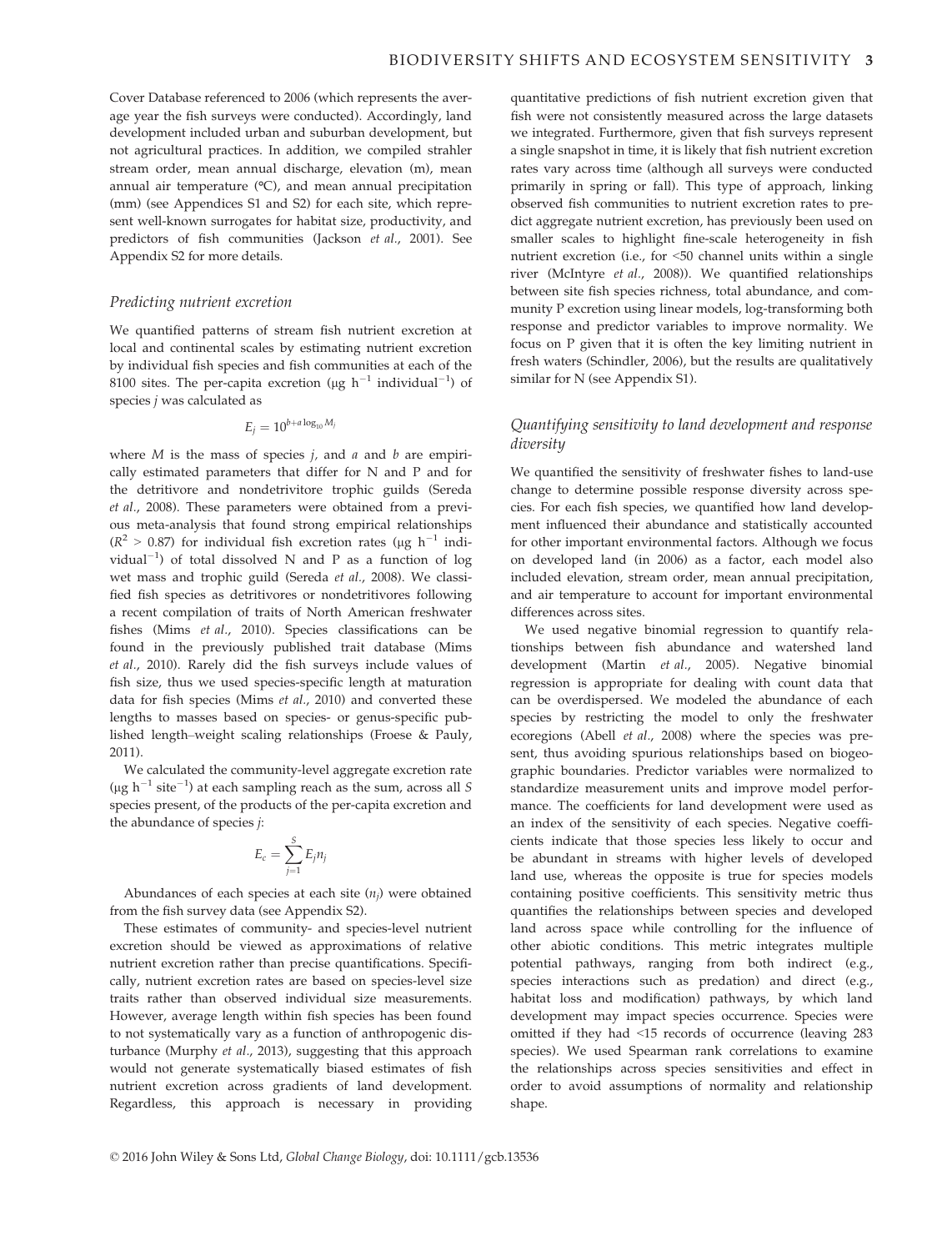## Linking components of community change to ecosystem resistance

We aimed to quantify the degree to which nonnative species and disassembly rules provide resistance to ecosystem processes. Using a simulation-based approach, we examined how these different components of community change modulate the impacts of land-use development on aggregate fish nutrient excretion  $(E_c)$ . This approach used sensitivities derived from the negative binomial regression models to infer response to land development; previous studies have found that such space-for-time substitutions provide accurate predictions of community change (Blois et al., 2013). As freshwater ecoregions represent distinct fish taxonomic pools with distinct evolutionary and ecological histories (Abell et al., 2008), we focused these simulations on the ecoregion scale. For each of the 41 freshwater ecoregions, we identified the species that were present in each ecoregion. Using this species pool, and the coefficients of each species from the negative binomial models, we predicted changes in community composition with increasing land development. Specifically, we set the environmental variables to be the mean observed values for all sites within each ecoregion, systematically increased watershed development from 0% to 10%, and predicted the abundance of each species using the previously estimated models. Four-fifths (80%) of sites had <10% development. Thus, we focused on 0–10% development to avoid extrapolating beyond the domain of the data. The National Land Cover Database has calculated that urban impervious surface has increased from 6.04% to 6.34% from 2001 to 2011 (Homer et al., 2015). Forecasts of urbanization are for similar incremental increases over the next several decades (Theobald, 2005). Even though watersheds are experiencing only incremental urbanization, it is possible that fish communities are sensitive to these modifications and that these small changes in watershed urbanization may lead to subsequent changes in the ecosystem processes that fish control. We translated these shifts in community composition into changes in aggregate P excretion  $(E_c)$  through the previously quantified estimates of species-specific nutrient excretion  $(E_i)$ . We retained species that were present in at least 20 sites. Using this general procedure, we examined three components of community disassembly:

- 1. Baseline (predicted). This scenario uses the full species pool for each ecoregion and their linked sensitivities and ecosystem effects  $(E_i)$ . Thus, this scenario represents a realistic estimate of how P excretion changes in response to land development.
- 2. Native species only. This scenario predicts the change in community P excretion with land development based solely on native fish species. Species were classified as nonnative if they were designated 'nonnative' status in at least one survey site in the ecoregion.
- 3. Random disassembly. This scenario estimates P excretion change with land development assuming no relationship between species sensitivity and species contribution to nutrient excretion. For each ecoregion, the relationship between species effect  $(E_i)$  and sensitivity was randomized,

bootstrapping with replacement. We present the median predicted change (based on 1000 iterations) for each ecoregion.

For each scenario, we calculated the % change in the estimated aggregate community nutrient excretion  $(E_c)$  with increased land development, using 0% development as the reference state. We focus on the % change in nutrient excretion from 0% to 10% development as a key response variable. To examine how nonnative species and disassembly rules contribute to resistance of aggregate nutrient excretion, we compared the change in nutrient excretion for these scenarios with the baseline scenario for each ecoregion. These scenarios focused on the taxonomic pool from each ecoregion and did not include species from other ecoregions that could potentially but unpredictably be introduced or move across biogeographic boundaries.

## Results

We projected nutrient excretion by 533 fish species in 8100 stream sites across the contiguous United States to explore community excretion rates across local and regional scales. Streams ranged widely in their environmental characteristics (see Appendix S1). Of the 533 fish species, 8% were herbivores–detritivores, 59% were invertivores, 9% were invertivore–piscivores, 19% were omnivores, and 5.4% were piscivores. Predicted community P excretion at each site varied more than five orders of magnitude, from 5.1 to 747 420  $\mu$ g P h<sup>-1</sup> (median 6058 µg P  $h^{-1}$ ) (Fig. 1). Community P excretion was higher in sites with higher total abundance of fish ( $R^2 = 0.56$ ,  $P < 0.001$ ), higher average body mass  $(R^2 = 0.32, P < 0.001)$ , and higher total richness  $(R^2 = 0.34, P < 0.001)$ . In addition, sites with higher mean annual discharge tended to have higher community P excretion ( $R^2 = 0.13$ ,  $P < 0.001$ ) while the proportion of herbivore–detritivores explained little of the variation in community P ( $R^2 = 0.008$ ,  $P < 0.001$ ) (see Appendix S1).

Sites varied greatly in fish species richness, from 1 to 51 species at a single site (average 11.2 species), as well as fish total abundance, from 2 to 4959 individuals, and richness and abundance were positively associated  $(R^2 = 0.43, P < 0.001)$ . There was substantial unexplained variation across sites in estimated community nutrient excretion, likely due to the myriad factors that control local fish community composition, including species interactions such as predation and competition. On the continental scale, fish communities in western United States generally had lower predicted P excretion compared to communities in eastern and south-central streams, such as those within the Mississippi River Basin (Fig. 1). At watershed scales, community nutrient excretion rates were predicted to be generally lower in higher elevation streams. Spatial patterns in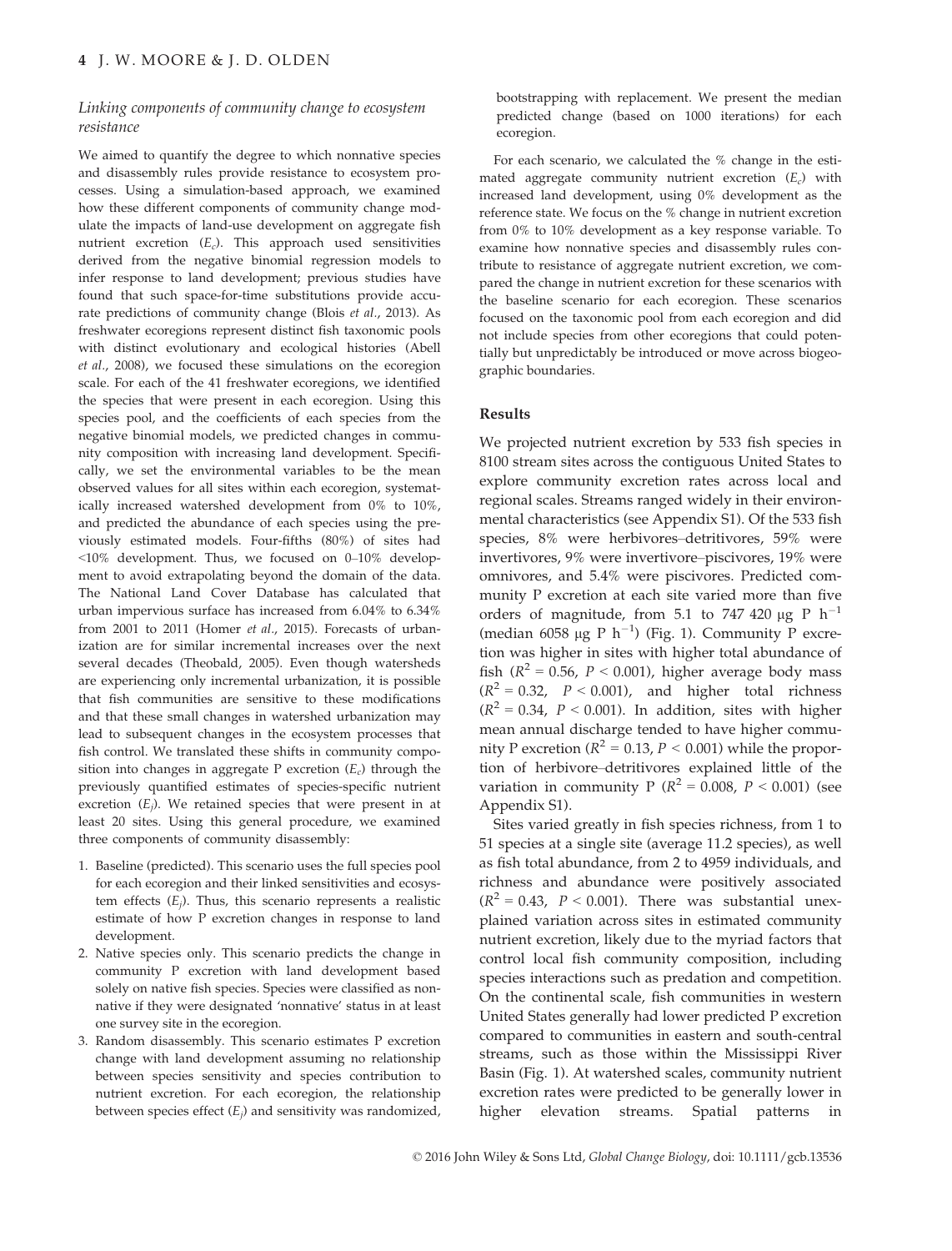

Fig. 1 Quantitative predictions of aggregate fish excretion of P across the contiguous United States. Point size and color scales to the predicted excretion  $(E_c)$  for each site.

community N excretion were qualitatively similar to the results reported above for P (see Appendix S1).

Freshwater fishes exhibited pronounced response diversity in their sensitivity to land development (Fig. 2). Although fish species tended to display overall negative associations with land development (median slope  $= -0.19$ ), we found variation in species responses ranging from highly negative to positive. Nonnative fishes generally were more tolerant of land development than native fishes (nonnative median slope =  $-0.02$ ; native median slope =  $-0.31$ ); half (50%) of nonnative species displayed positive associations (e.g., many basses and sunfishes: family Centrarchidae), compared to one quarter (25%) of native species (Fig. 2). There were trends that different functional groups may be differently tolerant of land development, but these were not statistically significant  $(P > 0.05;$  Fig. S7 in Appendix S1). While previous research has found that body size in native freshwater fishes is negative correlated to extinction risk (Olden et al., 2007); we did not find strong evidence of a relationship between tolerance and body size for both native fish (Spearman rank correlation,  $rho = 0.12$ ,  $P = 0.15$ ) and nonnative fishes (Spearman rank correlation,  $rho = 0.76$ ,  $P = 0.49$ ) (Appendix S1). Together, our results provide strong evidence that fish species exhibited differential sensitivity to land development.

Fish species also varied enormously both in their contribution to community nutrient excretion and their sensitivity to land development, providing evidence of linkages between species sensitivity and their ecosystem effect (Fig. 3). We assessed the average contribution of a species to community nutrient excretion as the product of their average abundance and per-capita excretion rate. Native species demonstrating higher P excretion rates tended to be more tolerant to land development (Spearman rank correlation, rho = 0.19,  $P = 0.002$ ); this included a number sucker species (family Catostomidae). This relationship suggests a connection between species sensitivity to land-use modification and their contribution to nutrient recycling. More generally, fish species ranged greatly in their average P excretion, with the vast majority of fish species contributing little (e.g., Etheostoma spp, common name: darters) and a few species contributing a great deal (e.g., Ictiobus spp, common name: buffalo) to community P excretion (Fig. 3). Across all species, native and nonnative fishes had similar P excretion rates (Fig. 3). In contrast to native species, the sensitivity of nonnative species to land development was not related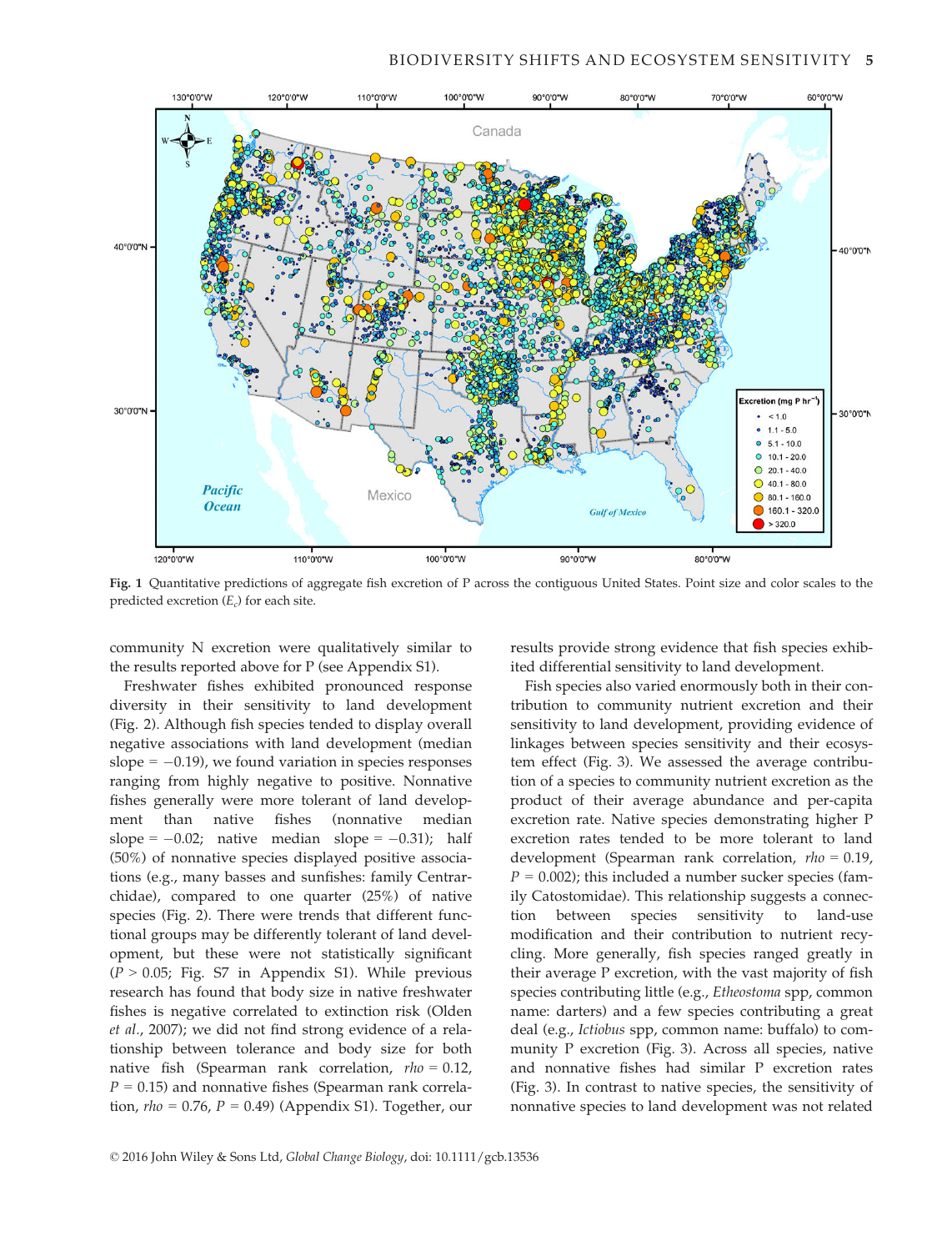

Fig. 2 Response diversity of freshwater fishes to land development. Sensitivity values to land development (i.e., the slope of the negative binomial model relating species abundance to watershed development) are shown for native (blue) and nonnative species (red) and are arranged in increasing order along the x-axis. Shown are best estimated parameters  $\pm$  1 SE. Values above 0 indicate that watershed development is positively associated with species occurrence ('tolerant' species), whereas values below 0 indicate a negative species development relationship ('sensitive' species).

to their species-level excretion for P (Spearman rank correlation,  $rho = 0.08$ ,  $P = 0.44$ ). Thus, unlike native species that exhibited disassembly rules, nonnative species displayed an idiosyncratic pattern of apparent random disassembly.

Increased land development by human activities is predicted to often decrease fish community nutrient excretion in freshwater ecosystems (Fig. 4). Using our empirically derived estimates of species nutrient excretion and their sensitivity to human land use, we examined how increasing developed land (e.g., increased urbanization and impervious surfaces) of watersheds influences fish community nutrient excretion for ecoregions across United States. According to the baseline scenario containing present-day fish communities, increasing developed land from 0% to 10% is predicted to decrease P excretion in the majority of ecoregions (63%, 25 of 40 ecoregions), with an average decline in community P excretion of  $6.8\%$  (median =  $-5\%$ change). However, fish community composition varies substantial across the United States, which resulted in ecoregions exhibiting profoundly different patterns of nutrient excretion change with land development (Fig. 4). For some ecoregions, the aggregate P excretion was predicted to increase by over a third (37%) when



Fig. 3 Disassembly rules of freshwater fish communities. Response to land development, as quantified by the slope of relationship with watershed development, varies with a species' average P excretion (log (mg P  $h^{-1}$  +1)). Each point represents a different species, including native (blue) and nonnative (red) species. Positive response values indicate species that are more positively associated with land development. For translocated species, we present their P excretion separately for sites where they are native and sites where they are nonnative. Summary boxplots of sensitivity (top) and P excretion (right) display the median and inner quartiles.

developed land use was increased from 0% to 10%, whereas in other ecoregions, P excretion from the fish communities was predicted to be almost completely lost  $(-90\%)$ . This predicted change in community P excretion was related to the invaded status of the fish community of the ecoregion; ecoregions with a higher proportion (by abundance) of nonnative fish were generally more resistant to land development (linear model:  $R^2 = 0.12$ ,  $P = 0.02$ ).

Nonnative fishes can buffer changes to community nutrient excretion in response to human land development (Fig. 4). When considering only the native species of fish communities, we found that aggregate nutrient excretion decreased by an average of 13% (median =  $-9\%$  change, range =  $-92\%$  to 27%) with increased land development from 0% to 10%. Thus, loss of nutrient excretion would be 84% greater on average if there were no nonnative species. The native species scenario predicted a larger negative decrease in P excretion (with 0–10% land development) for almost three-quarters (73%) of the ecoregions compared to the baseline scenario, with an average difference in relative excretion loss of  $-6\%$  (range:  $4\%$  to  $-43\%$ ). Nonnative species can buffer excretion from land-use change in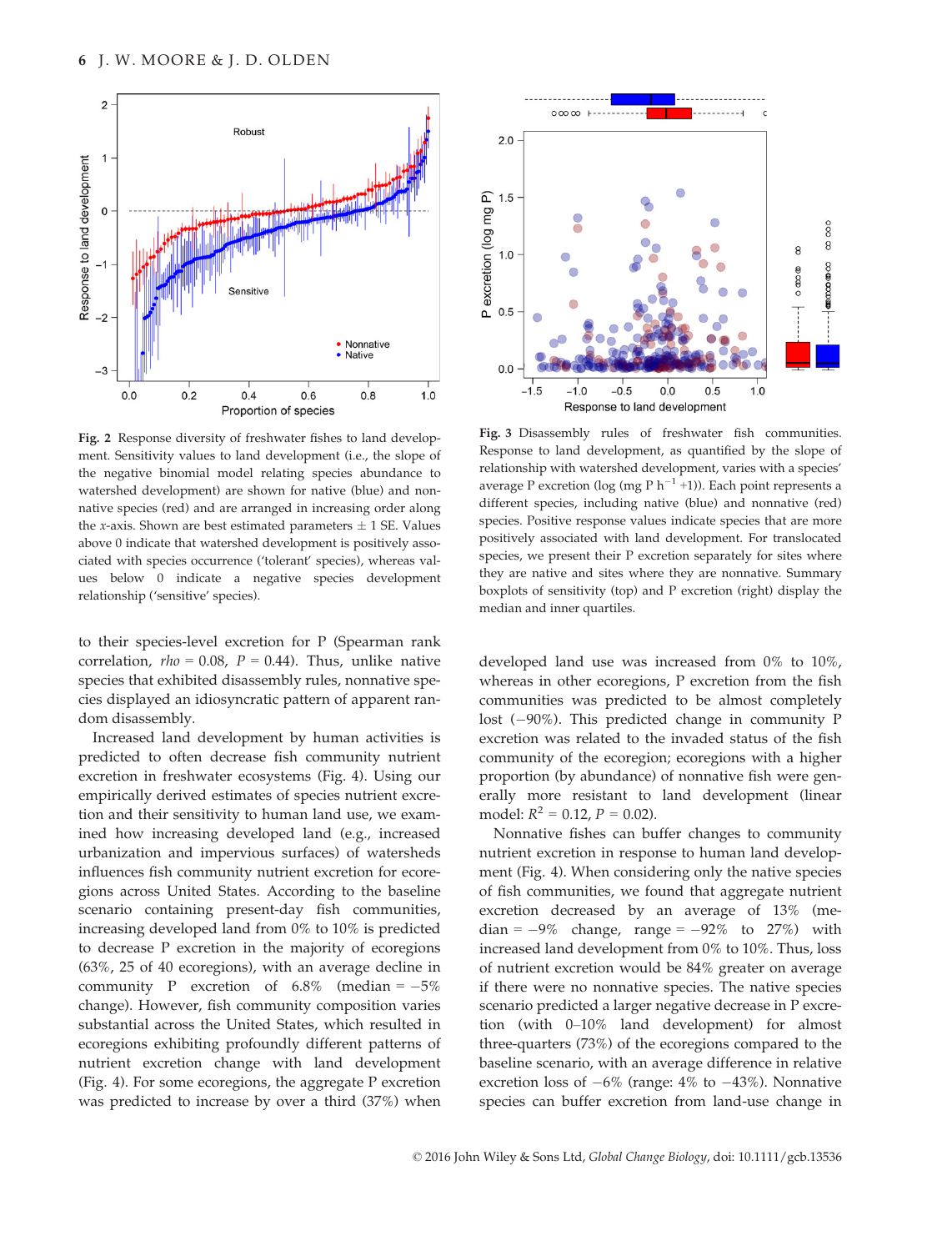

Fig. 4 Scenarios of community disassembly and nutrient excretion. Lines show the predicted nutrient excretion change from the aggregate community  $(E_c)$ , relative to the undeveloped reference state (0% human development), as a function of increased developed land use. Partially transparent lines represent predictions for each ecoregion and thick solid lines depict the average response across all ecoregions. Black lines indicate the base scenario, red lines indicate the native species only scenario, and blue lines indicate the random disassembly scenario.

the majority of ecoregions, likely due to their relative insensitivity to land development and ability to compensate numerically and functionally for dwindling sensitive native taxa.

Disassembly rules also can confer resistance to community nutrient excretion from land-use change (Fig. 4). Through a randomization procedure that severed the link between species response (i.e., sensitivity to land use) and effect (i.e., contribute to nutrient recycling), we found that random disassembly can exacerbate declines in community P excretion. Thus, the predicted loss of nutrient excretion with land-use development would be 28% greater on average if biodiversity change was random. On average, the random disassembly scenario predicted a 9% decrease (range: 55% to 19%) in P excretion with increased land development from 0% to 10%. There were greater losses in community nutrient excretion for almost three-quarters (70%) of ecoregions in the random disassembly scenario compared to the baseline scenario, with a mean difference of  $-2\%$  (range: 39% to  $-61\%$ ). This finding is supported by our observation that native fishes that are less sensitive to land development tended to contribute more to nutrient excretion and illustrates that the disassembly rule that links species effect and species sensitivity can buffer nutrient excretion from environmental change.

# Discussion

Our study provides insight into the different pathways that influence the vulnerability of communities and the ecosystem processes that they control. First, our results demonstrate that fish species exhibited differential sensitivity to land development (Fig. 2) and support an emerging appreciation for response diversity in biological communities (Elmqvist et al., 2003; Karp et al., 2011; Cariveau et al., 2013; Mori et al., 2013) and the role it may play in ecosystem processes and resistance to anthropogenic change (Mori et al., 2013). Second, we provide evidence that the relationship between species vulnerability and impact (i.e., disassembly rule) plays a role in determining the vulnerability of ecosystem processes to anthropogenic change. The species that contributed the most to ecosystem processes tended to be more tolerant of anthropogenic change than species that contributed less (Fig. 3). Accordingly, in most cases, fish community responses to human land use resulted in lower loss of nutrient excretion compared to random disassembly, evidence of the role of disassembly rules in buffering ecosystems from community change (Kremen, 2005; Larsen et al., 2005; Zavaleta et al., 2009). Third, our results provide insight into the potential roles of nonnative species in ecosystem resistance. Intriguingly, nonnative species did not exhibit a relationship between their sensitivity and their impact. This random disassembly of nonnative species is likely because the invasion process selects for a different suite of traits (i.e., high dispersal), thereby potentially disrupting the relationship between determinants of excretion rates and sensitivity to land-use change observed in native species (Olden et al., 2004). Accordingly, we found that nonnative species were generally more tolerant of anthropogenic change than native species. Our simulations found that ecoregions with more nonnative fishes were more resistant to land development impacts on nutrient excretion. These results provide new evidence of the potential important contribution of nonnative species to ecosystem processes in a changing world (Schlaepfer et al., 2011; Gribben et al., 2013; Twardochleb & Olden, 2016).

Our study provides evidence that the vulnerability of biodiversity and ecosystem processes to anthropogenic change can be context-dependent. Perhaps not surprisingly, fish communities and their predicted nutrient excretion varied widely across the United States. These findings support previous research demonstrating that fish can produce local biogeochemical hotspots (McIntyre et al., 2008). More striking is that across the thousands of sites that we examined, different fish communities and their ecosystem processes exhibited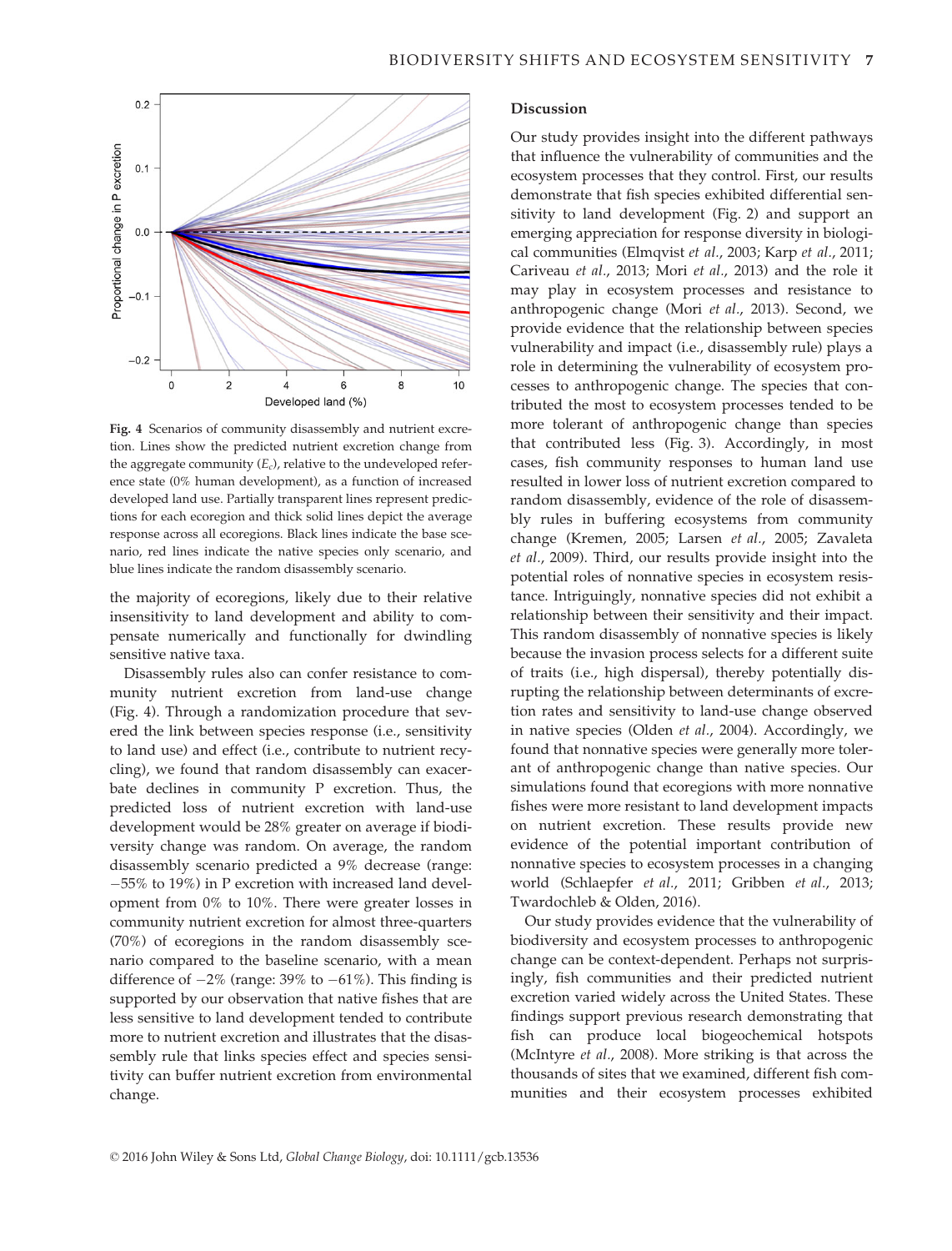different vulnerability to anthropogenic change – at some ecoregions, increased anthropogenic land use is predicted to increase nutrient excretion while at other ecoregions, it is predicted to decrease nutrient excretion. Forecasting the resistance of ecosystem processes to anthropogenic perturbations may be challenging, yet exciting opportunities exist to merge our understanding of how landscapes shape species traits (Mims et al., 2010; Poff, 2012) and how these traits define ecosystem effects and sensitivities of those species (Zavaleta et al., 2009). Our study represents a step toward forging these linkages at broad spatial scales using novel datasets of empirical field surveys and species traits.

Although much research has focused on carefully controlled field experiments to quantify the ecosystem consequences of random biodiversity change (Hooper et al., 2005), predicting the ecosystem consequences of environmental degradation also requires empirical research that incorporates the realities of community change across large spatial scales (Kremen, 2005; Srivastava & Vellend, 2005). This approach necessarily requires some assumptions. For example, while previous work has highlighted that diversity itself can influence ecosystem processes (Hooper et al., 2012), our approach did not explicitly consider diversity effects per se nor compensatory dynamics. However, our estimates of species sensitivities reflect empirical patterns of abundance and occurrence and thus would subsume strong species interactions and compensatory dynamics. Furthermore, previous studies have found that response diversity is more important than compensatory dynamics at landscape scales (Winfree & Kremen, 2009; Karp et al., 2011). Our results quantify how land development will decrease nutrient excretion by fishes in streams, yet it is important to note that this land-use conversion is also directly associated with increased nutrient runoff due to human activities (Paul & Meyer, 2001). Previous studies have found that at high levels of urbanization, anthropogenic nutrient loading can swamp nutrient cycling [e.g., above 10% impervious surface (Meyer et al., 2005)]; our analyses focused on a lower range of development (0–10%) and thus systems that were likely not saturated by anthropogenic nutrients. Fish can be sensitive to even low levels of watershed development (Paul & Meyer, 2001).

Other types of land development, such as agricultural, also contribute to stream nutrient budgets. For example, one ha of corn agriculture loads 0.22 kg ha<sup>-1</sup>  $yr^{-1}$  of dissolved phosphorus (P) and 3.02 kg ha<sup>-1</sup> yr<sup>-1</sup> of dissolved nitrogen (N) (Harmel et al., 2006; Christianson & Harmel, 2015). We can compare these estimates of the nutrients that are lost from different types of agriculture to the amount of nutrients excreted by fish in each of our 8100 study reaches. Fish excrete more nutrients than is lost from one ha of corn agriculture in 15.7% and 47% of sites for P and N, respectively. We note that this exercise necessitates some assumptions regarding scaling up estimates; for instance, fish excretion is estimated for stream reaches that are approximately 500 m long and we assume that fish excretion rates remain constant across the year, but these basic comparisons reveal that fish excretion is relevant to stream nutrient dynamics in watersheds with some level of agricultural nutrient loading. Thus, the net nutrient availability in streams of urbanizing watersheds will be a function both of contributions from the local flora and fauna, increased human inputs (Paul & Meyer, 2001), cascading trophic interactions (Leroux & Loreau, 2010), as well as in-stream processes and stoichiometry (Mulholland et al., 2008).

Our approach estimates fish nutrient excretion as a function of abundance and static species-specific estimates of body size and trophic guide – previous metaanalyses have found that these three factors explain the vast majority of variability in excretion (Sereda et al., 2008; Sereda & Hudson, 2011). However, it is important to note that a range of other factors undoubtedly contribute to nutrient excretion such as temperature, prey stoichiometry, consumption rates, and life stage (Moody et al., 2015). In addition, our work highlights the potential importance of nonnative species in contributing to ecosystem processes. However, those same nonnative species may negatively impact native species through various mechanisms (Cucherousset & Olden, 2011). Thus, rather than provide specific conservation targets for stream ecosystems, our study illustrates the fundamental, yet underappreciated, linkages between community assemblages of mixed species origins and resistance of ecosystem processes.

The relationship between species sensitivities and their ecosystem effects will control the resistance of natural systems (Kremen, 2005; Larsen et al., 2005; Zavaleta et al., 2009). The emerging literature on this subject is intriguing – in most cases, it appears that the ecosystem consequences of biodiversity loss are worse than expected with random extirpation based on simulations (Solan et al., 2004; McIntyre et al., 2007), observational studies (Kremen, 2005; Larsen et al., 2005), and experiments (Zavaleta & Hulvey, 2004; Selmants et al., 2012). By contrast, our research for freshwater environments indicate that empirically predicted ecosystem consequences of biodiversity loss can be smaller than expected based on random extirpation (Schlapfer et al., 2005). In our case, this difference may be because small freshwater fish species are generally more sensitive than large fishes to anthropogenic land-use change whereas for other systems and processes large-bodied species contribute the most to ecosystem processes and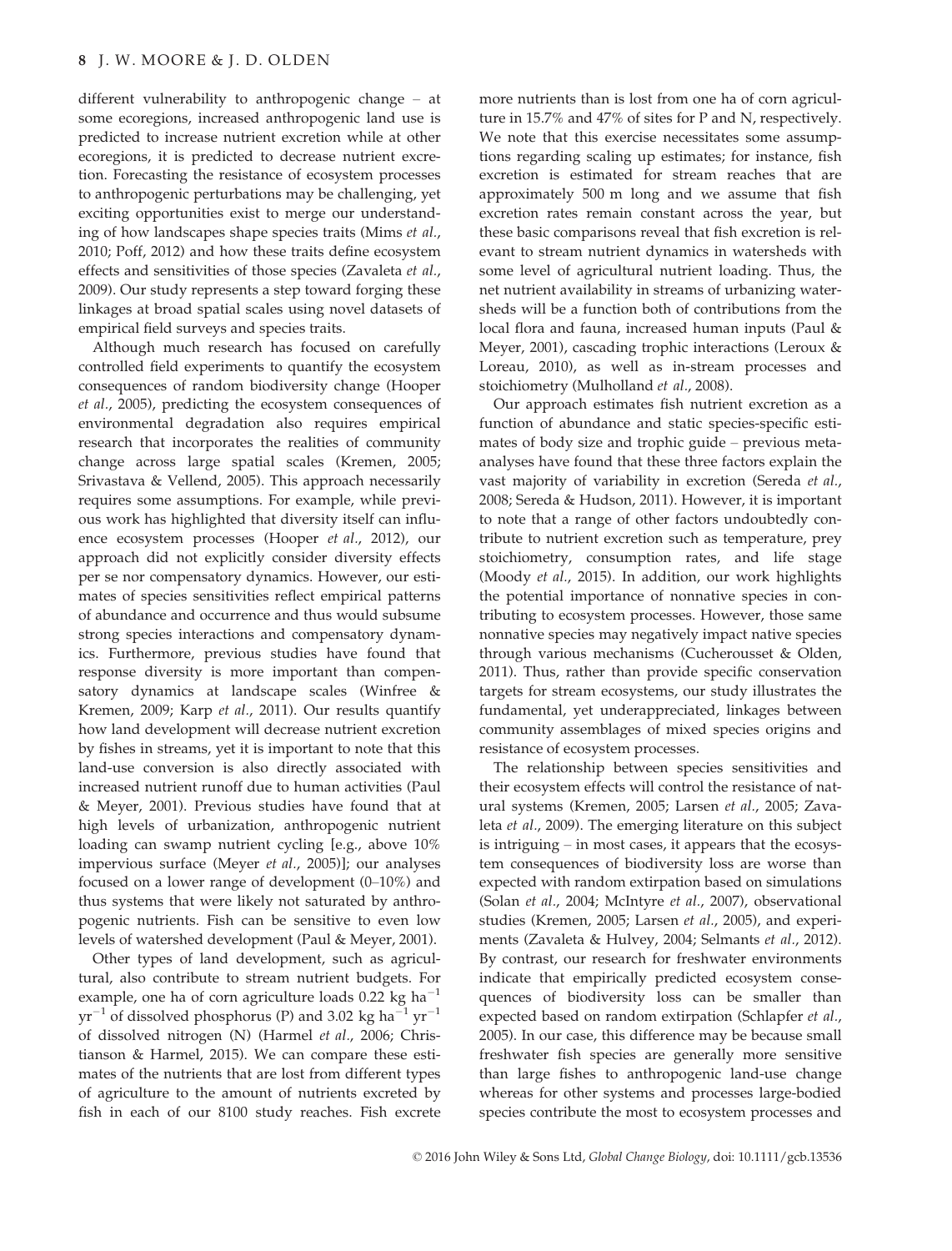are the most sensitive (Larsen et al., 2005, 2008). Thus, different drivers of environmental change and ecosystem processes may have different disassembly rules and species responses (Solan et al., 2004; Bunker et al., 2005; McIntyre et al., 2007; Zavaleta et al., 2009).

A key challenge to illuminating the resilience of earth's systems is the integration of understanding of environmental degradation, biodiversity change, and ecosystem processes across large spatial scales. Through linking biological and environmental data for freshwater ecosystems across the USA, our study discovered that ecosystem processes are sensitive to increased anthropogenic degradation and that this sensitivity varies across space, but that biotic communities provide multiple pathways for resistance. Given these ecological complexities, a precautionary approach would be to maintain connectivity and full assemblages of biodiversity to support the resistance of ecosystems to diverse human stressors.

#### Acknowledgements

This project is founded upon large datasets that were collected, maintained, and shared by a diversity of researchers. We applaud and thank their collective hard work, collaborative generosity, and foresight. Members of the Moore laboratory helped in manuscript preparation. J.W. Moore was supported by Simon Fraser University and the Liber Ero Chair of Coastal Science and Management. J.D. Olden was supported by the H. Mason Keeler Endowed Professorship (School of Aquatic and Fishery Sciences, University of Washington). Several anonymous reviewers, Shawn Leroux, Keith Fritschie, and Emily Darling provided key feedback on manuscript drafts.

#### References

- Abell R, Thieme ML, Revenga C et al. (2008) Freshwater ecoregions of the world: a new map of biogeographic units for freshwater biodiversity conservation. BioScience, 58, 403–414.
- Allan JD (2004) Landscapes and riverscapes: the influence of land use on stream ecosystems. Annual Review of Ecology and Systematics, 35, 257–284.
- Anderson SC, Moore JW, Mcclure MM, Dulvy NK, Cooper AB (2015) Portfolio conservation of metapopulations under climate change. Ecological Applications, 25, 559–572.
- Bertness MD, Coverdale TC (2013) An invasive species facilitates the recovery of salt marsh ecosystems on Cape Cod. Ecology, 94, 1937–1943.
- Blanchet S, Grenouillet G, Beauchard O et al. (2010) Non-native species disrupt the worldwide patterns of freshwater fish body size: implications for Bergmann's rule. Ecology Letters, 13, 421–431.
- Blois JL, Williams JW, Fitzpatrick MC, Jackson ST, Ferrier S (2013) Space can substitute for time in predicting climate-change effects on biodiversity. Proceedings of the National Academy of Sciences, 110, 9374–9379.
- Bunker DE, Declerck F, Bradford JC et al. (2005) Species loss and aboveground carbon storage in a tropical forest. Science, 310, 1029–1031.
- Byrnes JE, Reynolds PL, Stachowicz JJ (2007) Invasions and extinctions reshape coastal marine food webs. PLoS ONE, 2, e295.
- Capps KA, Atkinson CL, Rugenski AT (2015) Consumer-driven nutrient dynamics in freshwater ecosystems: an introduction. Freshwater Biology, 60, 439–442.
- Cariveau DP, Williams NM, Benjamin FE, Winfree R (2013) Response diversity to land use occurs but does not consistently stabilise ecosystem services provided by native pollinators. Ecology Letters, 16, 903–911.
- Christianson LE, Harmel RD (2015) The MANAGE Drain Load database: review and compilation of more than fifty years of North American drainage nutrient studies. Agricultural Water Management, 159, 277–289.
- Cucherousset J, Olden JD (2011) Ecological impacts of nonnative freshwater fishes. Fisheries, 36, 215–230.
- Dirzo R, Young HS, Galetti M, Ceballos G, Isaac NJB, Collen B (2014) Defaunation in the anthropocene. Science, 345, 401-406
- Dornelas M, Gotelli NJ, McGill B, Shimadzu H, Moyes F, Sievers C, Magurran AE (2014) Assemblage time series reveal biodiversity change but not systematic loss. Science, 344, 296–299.
- Elmqvist T, Folke C, Nyström M, Peterson G, Bengtsson J, Walker B, Norberg J (2003) Response diversity, ecosystem change, and resilience. Frontiers in Ecology and the Environment, 1, 488–494.
- Estes JA, Terborgh J, Brashares JS et al. (2011) Trophic downgrading of planet Earth. Science, 333, 301–306.
- Froese R, Pauly D (2011) FishBase. World Wide Web electronic publication.
- Gribben PE, Byers JE, Wright JT, Glasby TM (2013) Positive vs. negative effects of an invasive ecosystem engineer on different components of a marine ecosystem. Oikos, 122, 816–824.
- Gross K, Cardinale BJ (2005) The functional consequences of random vs. ordered species extinctions. Ecology Letters, 8, 409–418.
- Harmel D, Potter S, Casebolt P, Reckhow K, Green C, Haney R (2006) Compilation of measured nutrient load data for agricultural land uses in the United States. Journal of the American Water Resources Association, 42, 1163–1178.
- Homer CG, Dewitz JA, Yang L et al. (2015) Completion of the 2011 National Land Cover Database for the conterminous United States-Representing a decade of land cover change information. Photogrammetric Engineering and Remote Sensing, 81, 345–354.
- Hooper DU, Chapin FSI, Ewel JJ et al. (2005) Effects of biodiversity on ecosystem functioning: a consensus of current knowledge. Ecological Monographs, 75, 3–35.
- Hooper DU, Adair EC, Cardinale BJ et al. (2012) A global synthesis reveals biodiversity loss as a major driver of ecosystem change. Nature, 486, 105-108.
- Jackson DA, Peres-Neto PR, Olden JD (2001) What controls who is where in freshwater fish communities–the roles of biotic, abiotic, and spatial factors. Canadian Journal of Fisheries and Aquatic Sciences, 58, 157–170.
- Karp DS, Ziv G, Zook J, Ehrlich PR, Daily GC (2011) Resilience and stability in bird guilds across tropical countryside. Proceedings of the National Academy of Sciences, 108, 21134–21139.
- Kremen C (2005) Managing ecosystem services: what do we need to know about their ecology? Ecology Letters, 8, 468–479.
- Lagrue C, Podgorniak T, Lecerf A, Bollache L (2014) An invasive species may be better than none: invasive signal and native noble crayfish have similar community effects. Freshwater Biology, 59, 1982–1995.
- Larsen TH, Williams NM, Kremen C (2005) Extinction order and altered community structure rapidly disrupt ecosystem functioning. Ecology Letters, 8, 538–547.
- Larsen TH, Lopera A, Forsyth A (2008) Understanding trait-dependent community disassembly: dung beetles, density functions, and forest fragmentation. Conservation Biology, 22, 1288–1298.
- Leroux SJ, Loreau M (2010) Consumer-mediated recycling and cascading trophic interactions. Ecology, 91, 2162–2171.
- Loreau M, Naeem S, Inchausti P et al. (2001) Biodiversity and ecosystem functioning: current knowledge and future challenges. Science, 294, 804–808.
- Martin TG, Wintle BA, Rhodes JR et al. (2005) Zero tolerance ecology: improving ecological inference by modelling the source of zero observations. Ecology Letters, 8, 1235–1246.
- McIntyre PB, Jones LE, Flecker AS, Vanni MJ (2007) Fish extinctions alter nutrient recycling in tropical freshwaters. Proceedings of the National Academy of Sciences, 104, 4461–4466.
- McIntyre PB, Flecker AS, Vanni MJ, Hood JM, Taylor BW, Thomas SA (2008) Fish distributions and nutrient cycling in streams: can fish create biogeochemical hotspots? Ecology, 89, 2335–2346.
- Meyer JL, Paul MJ, Taulbee WK (2005) Stream ecosystem function in urbanizing landscapes. Journal of the North American Benthological Society, 24, 602.
- Mims MC, Olden JD, Shattuck ZR, Poff NL (2010) Life history trait diversity of native freshwater fishes in North America. Ecology of Freshwater Fish, 19, 390–400.
- Moody EK, Corman JR, Elser JJ, Sabo JL (2015) Diet composition affects the rate and N: P ratio of fish excretion. Freshwater Biology, 60, 456–465.
- Mori AS, Furukawa T, Sasaki T (2013) Response diversity determines the resilience of ecosystems to environmental change. Biological Reviews of the Cambridge Philosophical Society, 88, 349–364.